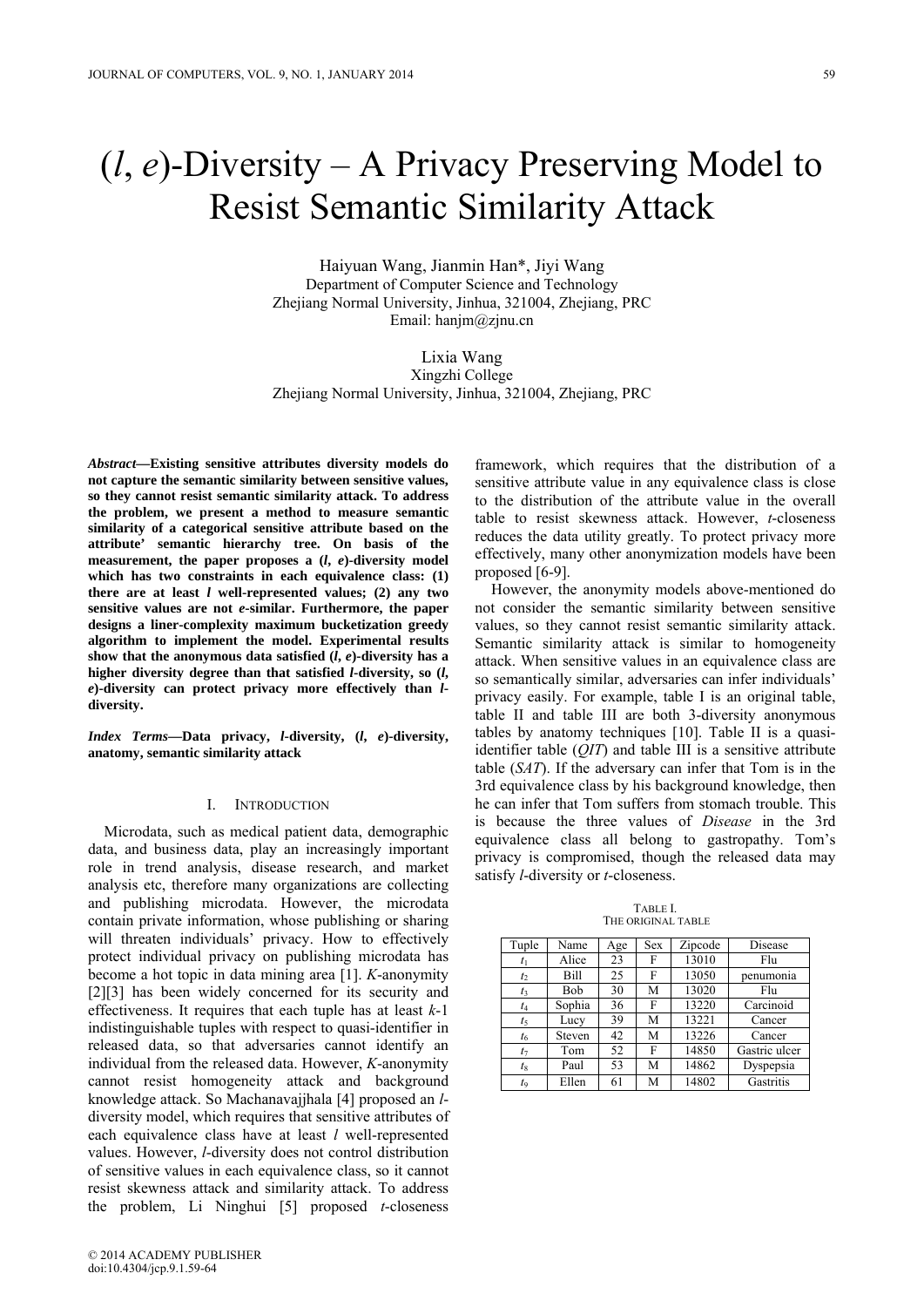TABLE II. A 3–DIVERSITY ANONYMOUS TABLE *QIT*

| Age | Sex | Zipcode | Ground-ID      |
|-----|-----|---------|----------------|
| 23  | F   | 13010   |                |
| 25  | F   | 13050   |                |
| 39  | M   | 13221   |                |
| 30  | M   | 13020   | 2              |
| 36  | F   | 13220   | $\overline{c}$ |
| 42  | M   | 13226   | $\overline{c}$ |
| 52  | F   | 14850   | $\mathbf{3}$   |
| 53  | M   | 14862   | 3              |
| 61  | M   | 14802   |                |
|     |     |         |                |

TABLE III. A 3–DIVERSITY ANONYMOUS TABLE *SAT*

| Ground-ID      | Disease       |
|----------------|---------------|
|                | Flu           |
|                | pneumonia     |
|                | Cancer        |
| $\mathfrak{D}$ | Fhi           |
| $\mathfrak{D}$ | Carcinoid     |
| 2              | Cancer        |
| 3              | Gastric ulcer |
| 3              | Dyspepsia     |
| ٦              | Gastritis     |

To resist similarity attack, (*k*, *e*)-anonymity [11], (*ε*, *m*)-anonymity [12] and multi-level distinct *l*-diversity [13] have been proposed. But these models are oriented to numerical sensitive attributes. They are not suitable to categorical sensitive attributes. To address the problem, we propose a (*l*, *e*)-diversity. Our main contributions are as follows: (1) we propose a semantic similarity measurement method oriented to categorical attributes based on semantic hierarchy tree; (2) we propose a (*l*, *e*) diversity model based on the semantic similarity measurement; (3) we propose a maximal-bucket first greedy algorithm(MBF) to implement the (*l*, *e*)-diversity based on anatomy.



Figure 1. The semantic hierarchy tree of the disease attribute

## II. THE (*L*, *E*)-DIVERSITY ANONYMITY MODEL

We use a semantic hierarchy tree of a sensitive attribute to describe the relationship between sensitive values. For example, Fig.1 is a semantic hierarchy tree of the *disease* attribute. The root of the tree is the whole set of the *disease* attribute, and the leaves are specific values. The level of root is 0, the son of the root is 1, and the rest can be done in the same manner. Semantic similarity between two values can be measured according to the path length between the two values on the semantic hierarchy tree. For example, flu and pneumonia have the common parent on the tree, so they are similar; however

flu and gastritis have the common great-grandparent, so they are comparative dissimilar.

**Definition 1** (Equivalence Class). A table can be horizontally partitioned into some subsets  $E_1, E_2, \ldots, E_m$ , s.t.  $\bigcup_{i=1}^{m} E_i = D$  and  $\forall i, j (1 \leq i \neq j \leq m)$   $G_i \cap G_j = \emptyset$ , then we say that  $E_1, E_2, \ldots, E_m$  is a partition of the table and  $E_i$  ( $i=1...m$ ) is an equivalence class of the table.

**Definition 2** (*e*-similar). Let  $h_1$ ,  $h_2$  be level of two sensitive values  $e_1$ ,  $e_2$  in their semantic hierarchy tree respectively,  $h_c$  be level of their most closest common ancestor,  $e=[(h_1-h_c)+(h_2-h_c)]/2$ , we can say that  $e_1$  and  $e_2$ are *e*-similar.

If two values are *e*-similar, we say that the similarity of the two values is *e*.

For example, in the semantic hierarchy tree of *disease*, seeing Fig.1, 'flu' and 'pneumonia' are 1-similar, 'flu' and 'gastritis' are 3-similar.

**Definition 3** ((*l*, *e*)-diversity). Let *SAT* be a sensitive attribute table, *E* be an equivalence class of *SAT*. If *E* is *l*diversity, and the similarity of any two values in *E* is more than *e*, we can say that *E* is (*l*, *e*)-diversity. If all of equivalence classes of *SAT* are (*l*, *e*)-diversity, *SAT* is (*l*, *e*)-diversity.

TABLE IV. A (3, 1)–DIVERSITY ANONYMOUS TABLE *QIT*

| Age | Sex | Zipcode | Ground-ID      |
|-----|-----|---------|----------------|
| 23  | F   | 13010   |                |
| 39  | M   | 13221   |                |
| 52  | F   | 14850   |                |
| 30  | M   | 13020   | $\overline{c}$ |
| 36  | М   | 13226   | $\overline{2}$ |
| 53  | M   | 13482   | $\mathfrak{D}$ |
| 25  | F   | 13050   | 3              |
| 36  | F   | 13220   | 3              |
| 61  | М   | 14802   | 3              |

TABLE V. A (3,1)–DIVERSITY ANONYMOUS TABLE *SAT*

| Ground-ID      | Disease       |
|----------------|---------------|
|                | Fhi           |
|                | Cancer        |
|                | Gastric ulcer |
| $\mathfrak{D}$ | Fhi           |
| 2              | Cancer        |
| $\overline{c}$ | Dyspepsia     |
| ٩              | pneumonia     |
| 3              | Carcinoid     |
|                | Gastritis     |

(*l*, *e*)-diversity model requires that sensitive attributes of each equivalence class have at least *l* well-represented values and similarity of any two sensitive values in an equivalence class is more than *e*. For example, *e*=1 requires that two sensitive values in any equivalence class cannot have a common father in semantic tree.

(*l*, *e*)-diversity model can preserve privacy more effectively than *l*-diversity model when *e* is larger than 1. Such as, table V is (3, 1)-diversity table. Even if attackers know that a patient belongs to the first equivalence class, but since the similarity of any two sensitive values is more than 1, it is difficult for adversaries to infer the category of disease that the patient is suffered from.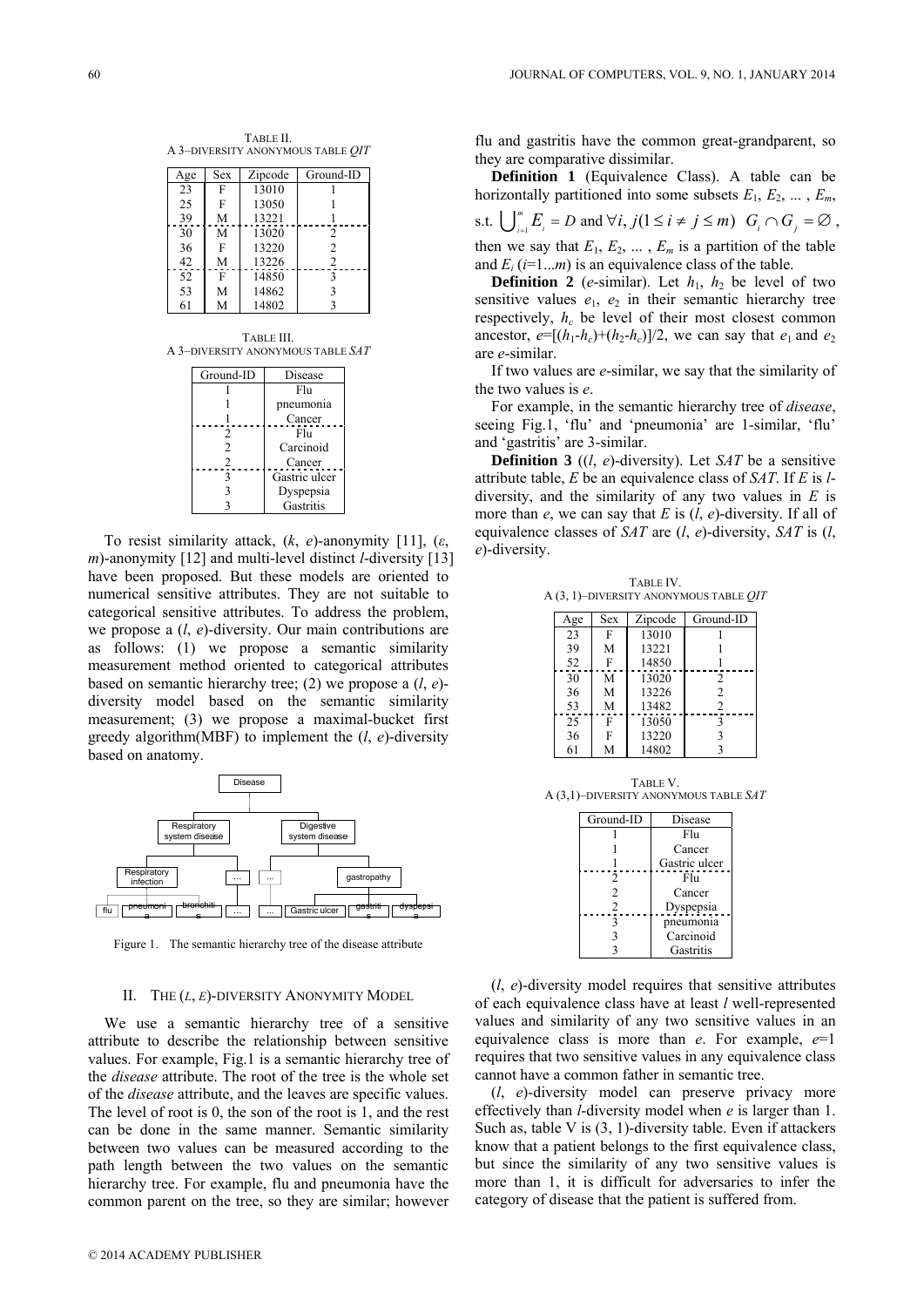#### III. MAXIMAL-BUCKET FIRST ALGORITHM

We propose a maximal-bucket first (MBF) algorithm to achieve (*l*, *e*)-diversity. The idea is to partition an original table into several equivalence classes, and to make each equivalence class satisfied (*l*, *e*)-diversity constraint. Firstly, the MBF algorithm places all records with *e*-similar sensitive values into the same set respectively, which is called buckets. Secondly, the MBF algorithm selects records from different buckets to constitute an equivalence class sequentially according to the size of buckets, until the equivalence class is (*l*, *e*) diversity. The algorithm recycles the process to construct equivalence classes until it cannot construct a new equivalence class satisfied (*l*, *e*)-diversity constraint. Then the algorithm adds the remaining records to the generated equivalence classes on the condition that the added records do not destroy the diversity of the equivalence class. Finally, the algorithm suppresses the remaining records which cannot be added to any equivalence class. The algorithm is described in algorithm 1.

Algorithm 1: Maximal-Bucker First (MBF) algorithm  
\nInput:  
\nthe original data set *D*;  
\ndiversity parameter constraint *l*;  
\nsimilarity constraint *e*;  
\nthe semantic hierarchy tree of a sensitive attribute;  
\nOutput:  
\nthe quasi-identified attribute table *QIT*;  
\nsensitive attribute table *SAT*.  
\nSteps:  
\n1. constitute bucket set 
$$
G(G_1, G_2, ..., G_i, ..., G_m)
$$
;  
\n $k = 0$ ;  $QIT = \emptyset$ ; *SAT = \emptyset*  
\n2. while exists *l* buckets are not empty do  
\n(1) sort *G* in descending order based on the size of  
\neach bucket;  
\n(2)  $E_k = \emptyset$ ;  
\n(3) for  $i = 1 : l$   
\n(i) select an element *t* from the *i*-th bucket  $G_i$  in  
\nthe bucket descending sequence;  
\n(ii)  $F_i = F_{i+1} f_i \quad G_i = G_{i+1}$ .

(ii) 
$$
E_k = E_k \cup \{t\}, G_i = G_i - \{t\};
$$
  
(4)  $k=k+1$ ;

$$
(5) T' = T' \cup E_k ;
$$

end while;

- 3. deal with the remain records :
	- (1) for each remaining record  $r<sub>t</sub>$ , find its' nearest equivalence class *E*, if  $E \cup \{r\}$  satisfies (*l*, *e*)
		- diversity,  $E = E \cup \{r_i\}$ ;
	- (2) suppress all the remaining records which cannot be added to any generated group ;
- 4. assign Ground-ID for each equivalence class and output *QIT* table and *SAT* table.

In the MBF algorithm, the time complexity of step 1 is O(*n*); the time complexity of step 2 is  $O(n/l*m*logm)$ , where *m* is the number of bucket; the time complexity of step 3 is  $O(z)$ , where *z* is the number of remaining records, generally *z* and *l* are relatively small and can be ignored. At the worst case, *m* is equal to *n*. So in that the worst

case, the time complexity of the algorithm is:  $O(n) + O(n/l * m * log m) + O(z) = O(n^2 log n)$ .

For example table I is an original table. Disease is a sensitive attribute. Fig.1 is a semantic hierarchy tree of Disease. 1-Similar sensitive values include: respiratory infection={flu, pneumonia, bronchitis}, tumour={Cancer, Carcinoid}, stomach={Gastric ulcer, Dyspepsia, Gastritis}. We will constitute a (3, 1)-diversity table from table I. At first the records in table I are divided into three buckets: the first bucket whose sensitive values are "Flu" or "pneumonia" has records  $\{t_1, t_2, t_3\}$ ; the second bucket whose sensitive values are "cancer" or "Carcinoid" has records  $\{t_4, t_5, t_6\}$ ; the third bucket whose values are "Gastric ulcer", "Dyspepsia" or "Gastritis" has records  $\{t_7, t_8, t_9\}$ . Then the MBF algorithm chooses records  $t_1, t_5$ ,  $t_7$  from the three buckets respectively to constitute the first equivalence class, then removes them from each bucket. After recalculating the record number of each bucket and sorting descend according to the size of each bucket, the algorithm chooses records  $t_3$ ,  $t_6$ ,  $t_8$  from the above three buckets respectively to constitute the second equivalence class. Repeat the above process and finally release table IV and table V.

# IV. QUALITY EVALUATION OF ANONYMOUS DATA

# *A. Metrics of Information Loss*

We use the probability of data reconstruction [14] to measure data utility of anonymous data.

Each tuple *t* can be regarded as a point in a  $(d+1)$ dimensional space *QS* (including all the *QI* and *SA*), i.e. *t* = (*QI*[1], *QI*[2], ... , *QI*[*d*], *SA*[*d*+1]). In *QS* space, probability that *t* may occur can be represented by a probability density function  $P_t$ , seeing formula (1).

$$
P_t(x) = \begin{cases} 1 & \text{if } x = t \\ 0 & \text{otherwise} \end{cases}
$$
 (1)

where *x* is a random variable in *QS*.

For example, we assume that table I has two attributes  ${Age, Disease}$ , the first record  $t_1$  corresponds to point  $(t_1[Age], t_1[Disease]),$  where  $t_1[Age]=23$ , and  $t_1[Disease]$ = 'flu'. The possible probability density function of record  $t_1$  can be described by formula (2).

$$
P_{t_1}(x) = \begin{cases} 1 & \text{if } x = (t_1[Age], t_1[Disease]) \\ 0 & \text{otherwise} \end{cases}
$$
 (2)

where  $x$  is a random variable in the two-dimensional space *QSAD* defined by *Age* and *Disease*.

Let  $v_1, v_2, \ldots, v_l$  be *l* distinct values of an equivalence class (as shown in table V,  $l=3$ ),  $c(v_i)(1\leq i\leq l)$  be the number of records in the *SAT* corresponding to  $v_i$ . The reconstruction probability of *t* based on anatomy can be described by formula (3).

$$
P'_{t_1}(x) = \begin{cases} c(\nu_1)/|E| & \text{if } x = (t[1],...,t[d],\nu_1) \\ \cdots & \cdots \\ c(\nu_r)/|E| & \text{if } x = (t[1],...,t[d],\nu_1) \\ 0 & \text{otherwise} \end{cases}
$$
(3)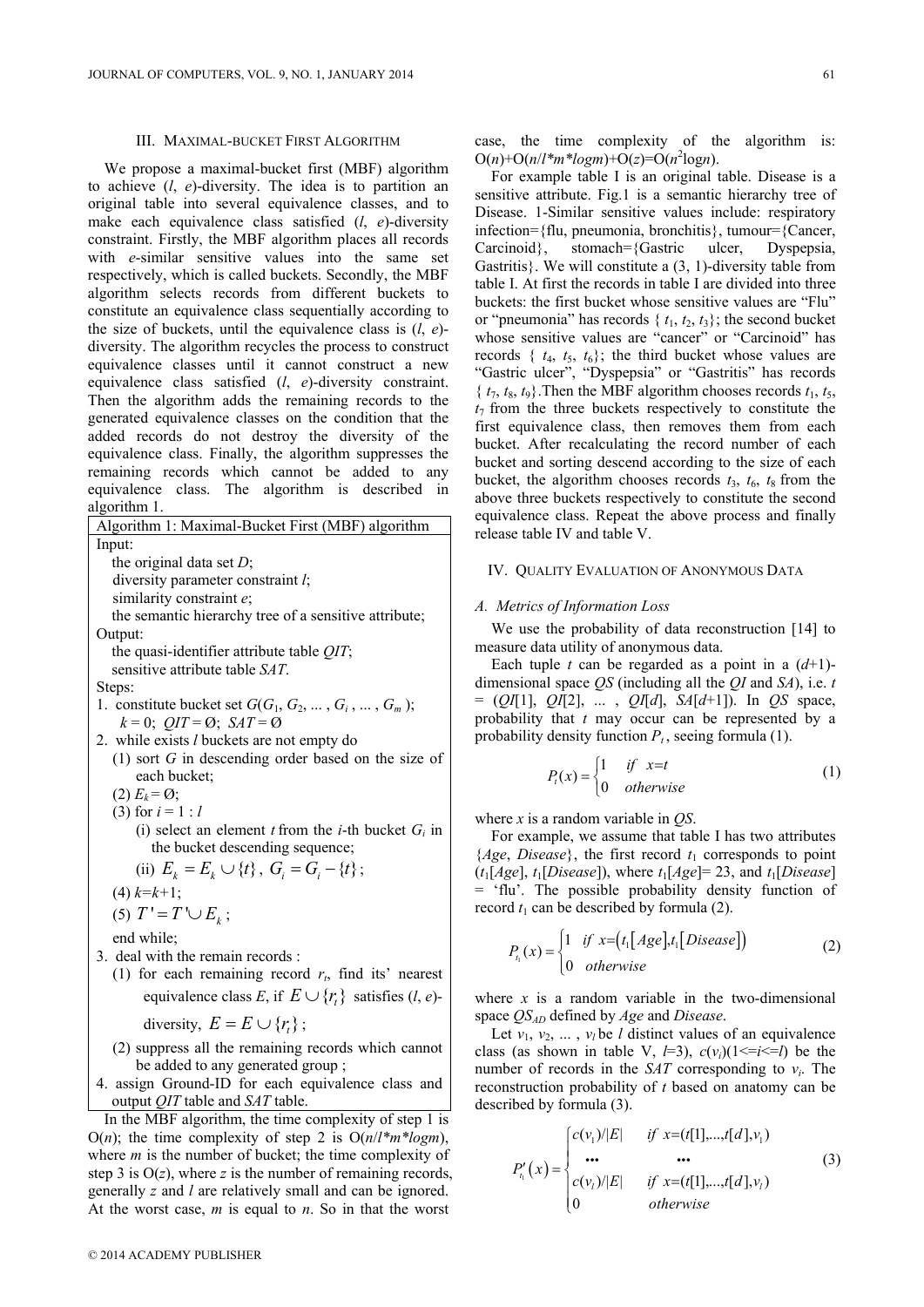where  $|E|$  is the number of records in equivalence class  $E$ , the *QI*-values *t*[1], ... , *t*[*d*] of *t* are directly released in the *QIT*.

For example, table IV shows that the first record belongs to the first equivalence class and the equivalence class has three corresponding records of the first equivalence class in table V, so the reconstruction probability of this record is formula (4).

$$
P_{t_1}(x) = \begin{cases} 1/3 & \text{if } x=(23, \text{flu}) \text{ or } x=(23, \text{cancer}) \text{ or} \\ & x=(23, \text{gastrirticuler}) \\ 0 & \text{otherwise} \end{cases}
$$
 (4)

Based on formula (2) and formula (4), information loss rate of record *t* can be also calculated, seeing formula (5).

$$
IL(t) = \int_{x \in \mathcal{Q}S} (P_t'(x) - P_t(x))^2 d(x)
$$
 (5)

For example, we can calculate that information loss rate of record  $t_1$  is  $IL(t_1) = (1/3 - 1)^2 \approx 0.44$ .

Information loss rate of table *T* can be calculated by formula (6).

$$
IL(T) = \sum_{i=1}^{n} IL(t_i)
$$
\n(6)

where *n* is the number of records in table *T*.

## *B. Diversity Metrics for Anonymous Data*

Generally speaking, the larger the diversity of sensitive values in an equivalence class is, the greater the capability to thwart semantic similarity attack is. In order to measure the diversity of an equivalence class, we introduce the definition of difference matrix of an equivalence class.

**Definition 4** (Distance of sensitive attribute values). Let  $v_i$ ,  $v_j$  be two sensitive attribute values,  $q_i$ ,  $q_j$  be their corresponding levels,  $p_{ij}$  be the level of their most closest common ancestor of  $v_i$  and  $v_j$ , the distance between the sensitive value  $v_i$  and  $v_j$  can be defined by (7).

$$
Dist(v_i, v_j) = ((p_{ij} - q_i) + (p_{ij} - q_j)) / 2
$$
 (7)

**Definition 5** (Difference matrix of an equivalence class). Let *E* be an equivalence class of table *T*, *q* be number of element in *E*, the difference matrix of *E* can be defined by a  $q$ -order square matrix denoted by  $C_E$ , seeing formula(8).

$$
C_{E} = \begin{bmatrix} D_{11} & D_{12} & \cdots & D_{1q} \\ D_{21} & D_{22} & \cdots & D_{2q} \\ \vdots & \vdots & \ddots & \vdots \\ D_{q1} & D_{q2} & \cdots & D_{qq} \end{bmatrix}
$$
 (8)

where  $D_{ij}$  is the distance between the *i*-th element and the *j*-th element in the equivalence class, i.e.  $D_{ii} = Dist(v_i,v_i)$ .

From definition of difference matrix of an equivalence class, we can see that  $D_{ii} = 0$ ,  $D_{ij} = D_{ji}$ .

**Definition 6** (Diversity degree of an equivalence class). Let *SAT* be a sensitive attribute table, *E* be an equivalence class of *SAT*, *q* be element number of  $E(q>1)$ , the diversity degree *DOD*(*E*) of an equivalence class *E* can be defined by formula (9).

$$
DOD(E) = \frac{\sum_{i=1}^{q-1} \sum_{j=i+1}^{q} D_{ij}}{q}
$$
 (9)

In formula (9), the molecular is the sum of upper right triangular elements of difference matrix of an equivalence class *E*.

**Definition 7** (Average diversity). Let *T* be a sensitive table,  $T = \{E_1, E_2, \dots, E_g\}$   $(E_i(1 \leq i \leq g)$  be an equivalence class of *T*). The average diversity *DOT*(*T*) can be defined by formula (10).

$$
DOT(T) = \frac{\sum_{i=1}^{g} DOD(E_i)}{g}
$$
 (10)

where *g* is the number of equivalence classes in *T*.

# V. EXPERIMENTAL EVALUATION

Experiments are performed on PC with 3.3GHz Intel Core processor and 3.0G RAM. The operation system is Windows XP and the programming language is Java. Experimental data uses the Adult dataset from the UCI machine learning data warehouse downloadable at ftp://ftp.ics.uci.edu/pub/machine-learning-databases/adult. The dataset have 32561 records and 15 attributes. Our experiments select 6 attributes. The experimental dataset is described in table VI.

TABLE VI. THE DESCRIPTION OF ADULT DATASET

| Attribute | Type        | Distinct values | Height |
|-----------|-------------|-----------------|--------|
| Age       | Numeric     | 74              |        |
| Workclass | Categorical |                 |        |
| Marriage  | Categorical |                 |        |
| Gender    | Categorical |                 |        |
| Race      | Categorical |                 |        |
| Education | Sensitive   |                 |        |
|           |             |                 |        |

The experiment compares (*l*, *e*)-diversity with *l*diversity from the view of information loss, diversity degree, efficiency. Parameter *e* is set 1.

#### *A. Information Loss*

We use formula (6) to calculate the information loss of anonymous dataset. Fig.2 plots the performance curves of the information loss of anonymous data over various *n* with  $l = 4$ . Fig.3 plots the performance curves of the information loss of anonymous data over various *l* with *n*  $= 30000$ . Fig.2 and Fig.3 show that information loss of  $(l,$ *e*)-diversity model is higher than *l*-diversity model under the same condition. This is because (*l*, *e*)-diversity model enhances the diversity constraint of sensitive attribute so that the probability of data reconstruction reduces and information loss increases.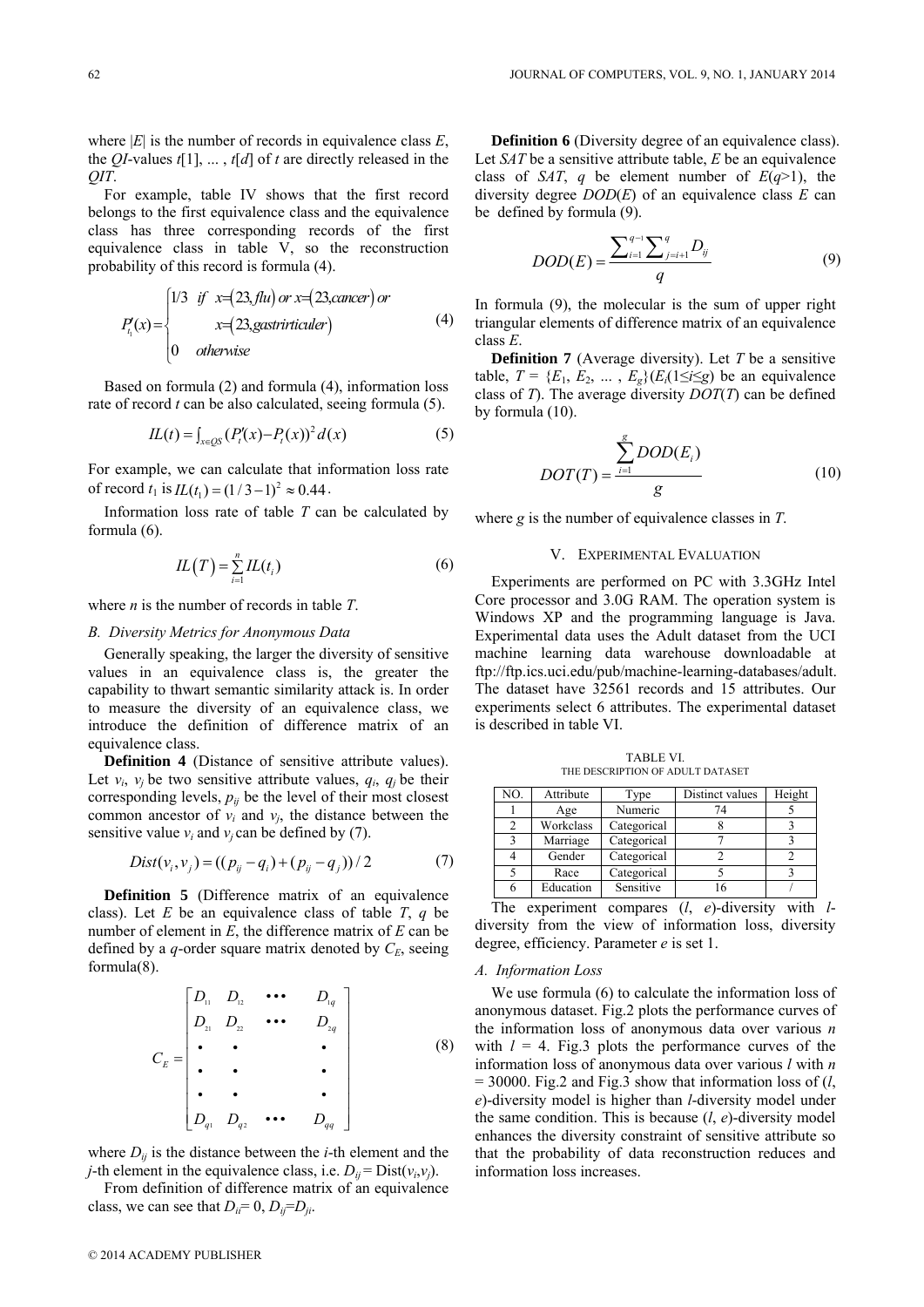

Figure 2. Information loss for various *n*



Figure 3. Information loss for various *l*

## *B. Diversity Degree*

A formula (10) has been adopted to measure the diversity degree of anonymous data. Diversity degree reflects privacy preservation strength of anonymous data. The greater the diversity degree is, the stronger privacy preservation is. Because greater diversity means lower probability so that adversaries can infer individuals' privacy.



Figure 4. Diversity degree for various *n*



Figure 5. Diversity degree for various *l*

Fig.4 plots the performance curves of diversity degree over various *n* with  $l = 4$ . Fig.5 plots the performance curves of the diversity degree over various  $l$  with  $n =$ 30000. Fig.4 and Fig.5 show that diversity degree of anonymous data satisfying (*l*, *e*)-diversity is higher than that satisfying *l*-diversity under the same condition, this is because the (*l*, *e*)-diversity model adds sensitive attributes similarity constraint to anonymous data. So privacy preservation ability of (*l*, *e*) -diversity is stronger than that of *l*-diversity.

# *C. Algorithm Efficiency*

Fig.6 plots the performance curves of the execution time of MBF algorithm over various *n* with  $l = 4$ . Fig.7 plots the performance curves of the execution time of MBF algorithm over various *l* with *n* = 30000. Fig.6 and Fig.7 show that the efficiency of MBF algorithm to achieve (*l*, *e*)-diversity model is lower than that to achieve *l*-diversity model. This is because achieving (*l*, *e*)-diversity needs to increase diversity of sensitive attributes for each equivalence class which needs more time.



Figure 6. Execution time for various *n*